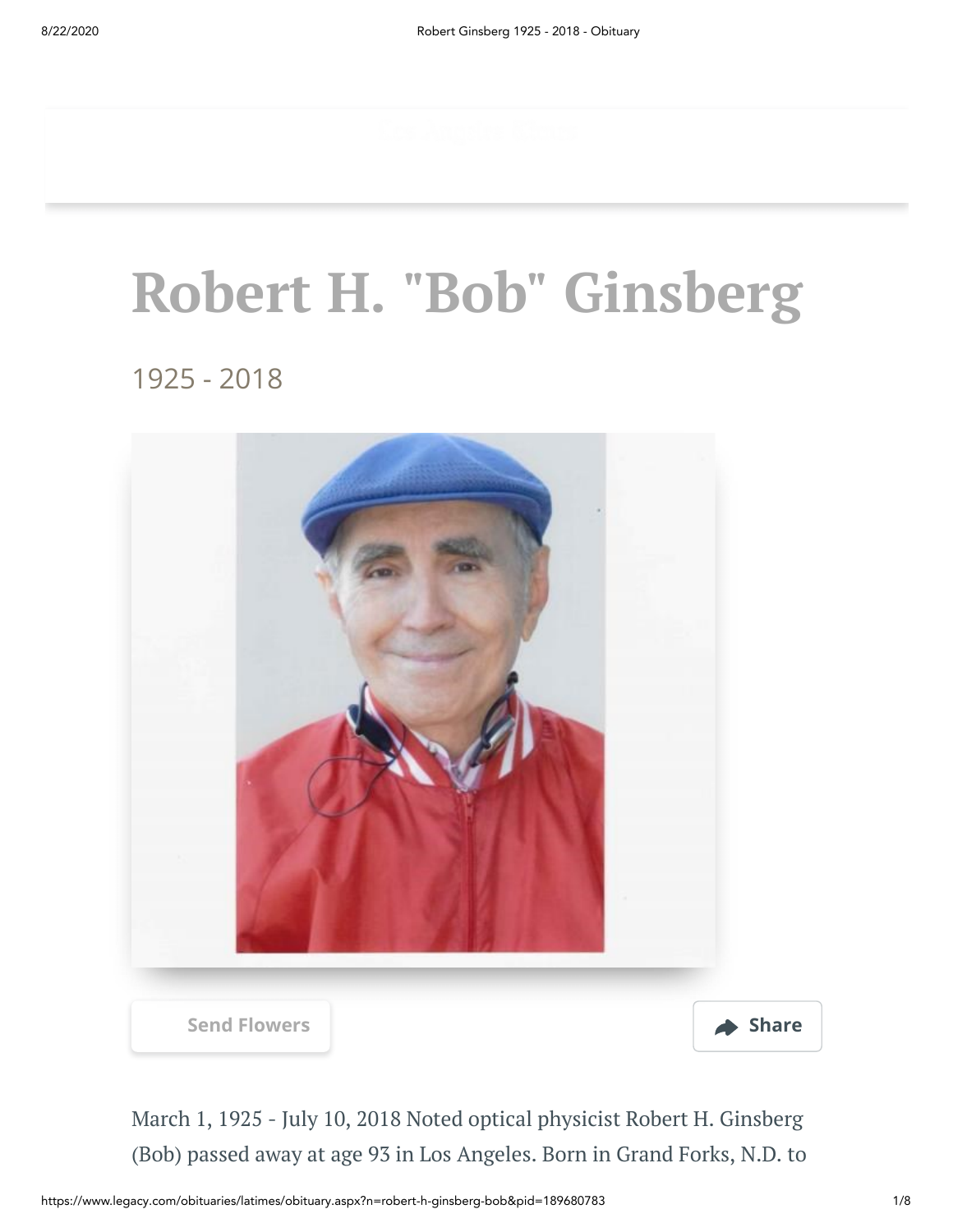#### 8/22/2020 Robert Ginsberg 1925 - 2018 - Obituary

Lithuanian Jewish immigrants Charles and Bertha Ginsberg, Bob enlisted in the Army Air Corps after high school and served as navigator of a B-24 Liberator bomber on missions in Southern Italy, Germany, and Austria. Discharged in 1946, he earned his B.A. degree in Physics from the University of Minnesota, Minneapolis, graduating in three years Magna Cum Laude and Phi Beta Kappa, and his M.S. in Optics and Applied Optics at the University of Rochester, N.Y. in 1951. Bob's career in Optics began with Bausch and Lomb Optical Co., Rochester, followed by four years as a Research Associate at the Univ. of Rochester's Institute of Optics. His projects there included fabricating the special lenses for the new wideangle Todd-AO movie process, whose first film was Oklahoma! Bob returned to Minneapolis as Optics Specialist for General Mills' Aerospace Division, where his most memorable project was as a technical director on the Atlas missile system. In 1963 Bob settled in Los Angeles, working 29 years as Senior Scientist for Hughes Aircraft Co. on hundreds of projects largely involving the U.S. space program. He served two terms as an officer of the Optical Society of Southern California. After retirement from Hughes, he continued for several years as Consultant for Raytheon and DRS. Bob was a legendary master problem-solver in his profession, a perfectionist, insatiably curious and outspoken. He is also remembered for his devotion to friends and family, his passion for photography, classical music and tennis, as well as his remarkable personal fitness, which gave him the appearance of someone decades his junior, especially on the dance floor. For his last 30 years, Bob lived at the Marina City Club in Marina del Rey, enjoying a community of friends and as a gifted selftaught pianist playing his arrangements of popular standards in the Club at dinner time. Bob is survived by seven nieces and nephews, twelve grandnieces/nephews, and seven great-grandnieces/nephews. He was predeceased by his siblings Sara Lee Edelstein, Bess Silvers, Belle May Stern, Nessa Kelberg, Albert Ginsberg and Bennett Ginsberg. At Bob's request, a public memorial will not be held. Memorial contributions may be made to the [charity](http://www.legacy.com/obituaries/LATimes/condolences-charities.aspx?keyword=coycalz&pid=189680783) of one's choice.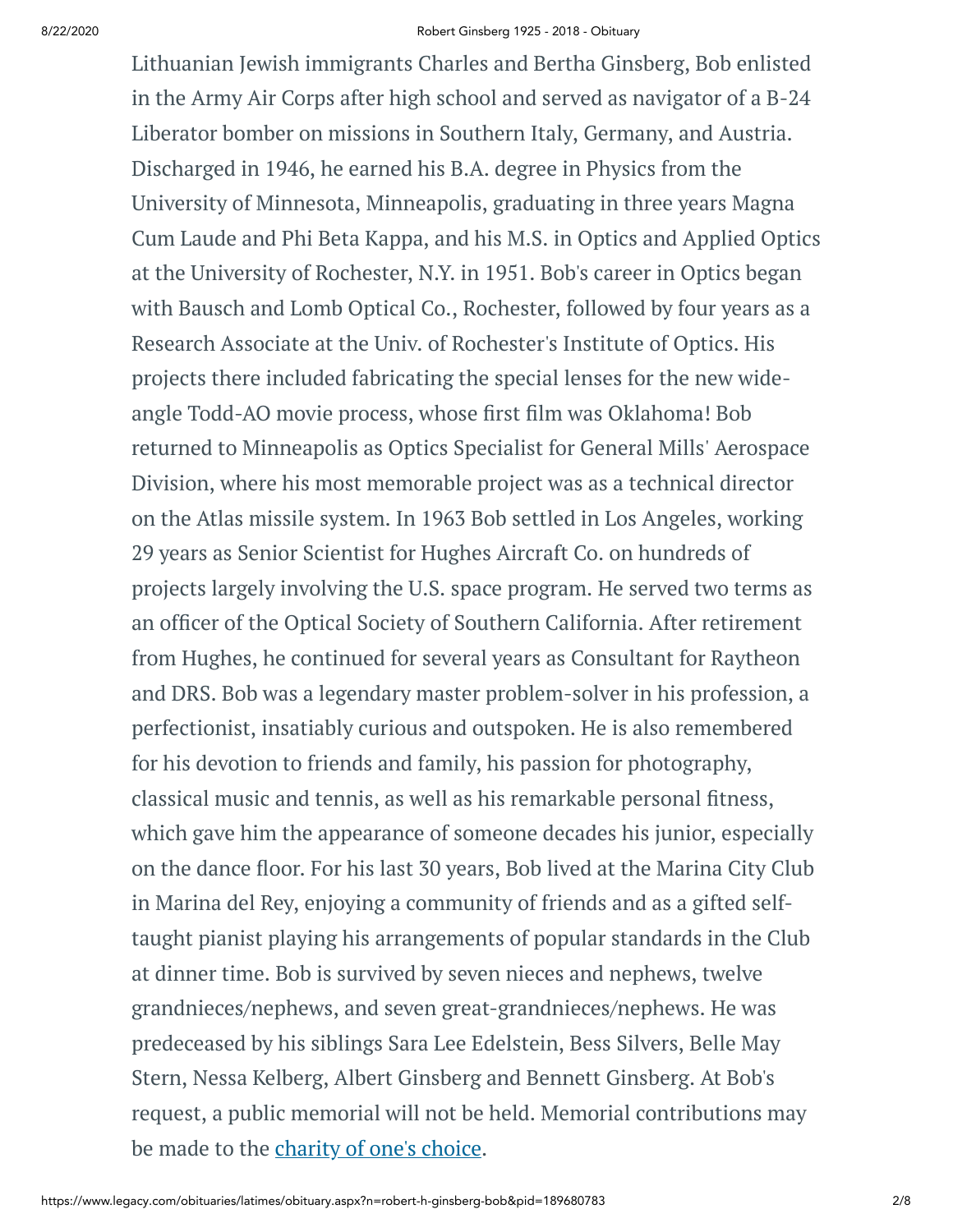To Plant Memorial Trees in memory, please visit our **[Sympathy](https://sympathy.legacy.com/en-us/funeral-flowers/name/robert-ginsberg-funeral-flowers/p189680783/?affiliateId=91&pm=240) Store**.

Published in Los Angeles Times from Jul. 25 to Jul. 29, 2018.

**Ginsberg Pages**

[See more records on Ancestry](https://adclick.g.doubleclick.net/pcs/click?xai=AKAOjsueOhtpzYa6e1b2P7mpbXAkg2wF-0czWXJbZOAvoE9DQ0iXzJOS-MpUTtNQOJbBDRCj8gh5njv2G9v2LRUz-z2Ci-hl737qnHRkWp8z5957SqxKPJGi3w09IFHCXBzDAJ4vZikBEDGuWWsLFV_AJ2QQSk9xcxoErKN7g3F0NGyrY2T1PGnqowQtHR5c8VeatpawbNWQYIK9Sv_-kewBK8z0EDoRYMnVl-SI-nLeaQOlQ3mUeDoS6tYtARbr2I_1J_UN2UxffxvIDkXu5-WXln8V8b5TStEUjJTIP21az5oqMTn575DFfw&sig=Cg0ArKJSzNHUyKNyhUPhEAE&urlfix=1&adurl=https://prf.hn/click/camref:1101l3yjc/adref:77841/destination:https://www.ancestry.com/cs/partner-records%3FflowId%3DpartnersBirth%26gsfn%3DRobert%26gsln%3DGinsberg)

### **MAKE A DONATION**

Please consider a donation, as requested by the family.

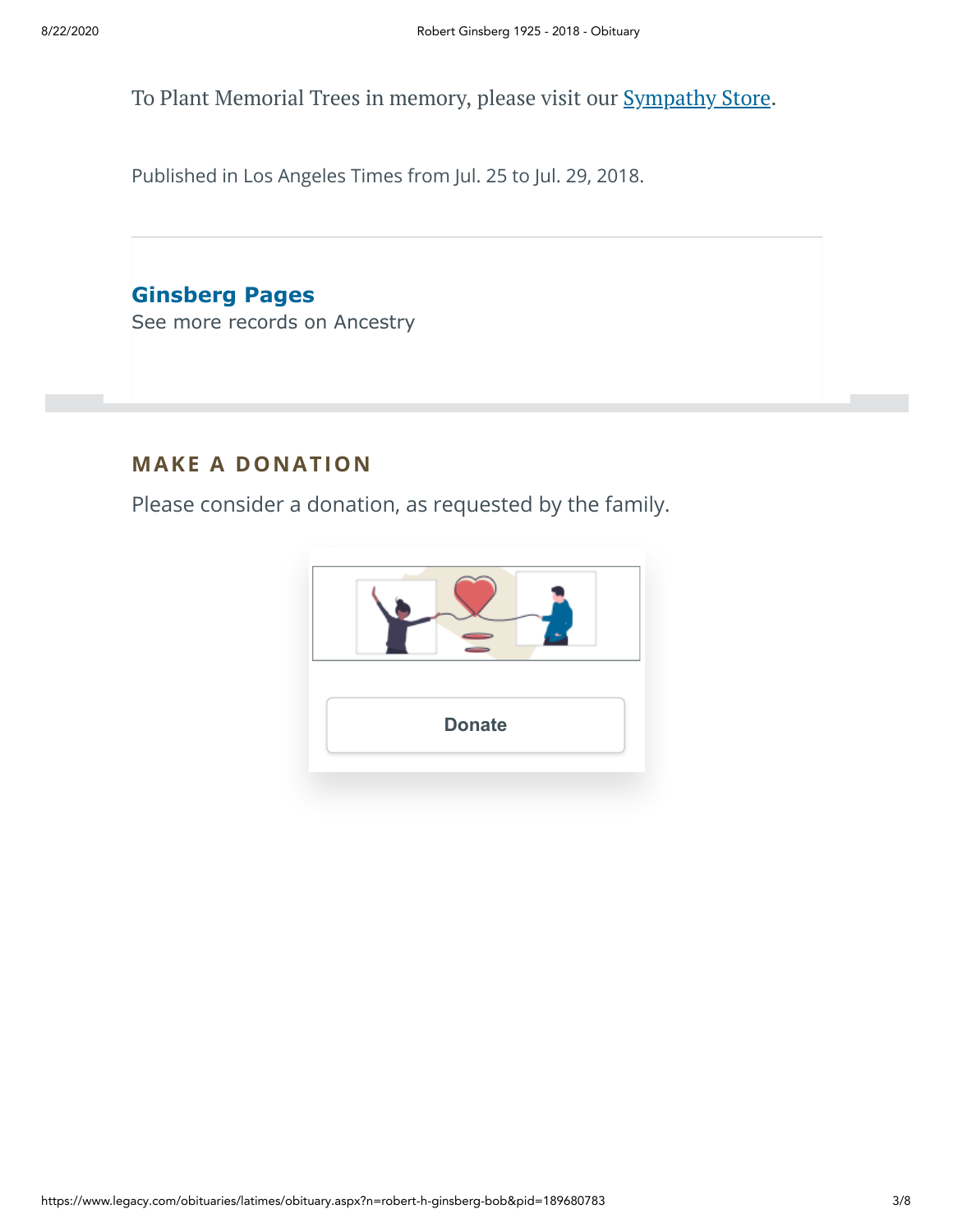#### **MEMORIES & CO N DOLE N CES**

What would you like to say about Robert?

Not sure what to say?  $\blacktriangleright$ 

Add a photo

Your Name

Your Email Address

Your Relationship

 $\boxdot$  Get email updates for this page

**Add Memory**

[Posting Guidelines](https://www.legacy.com/guestbooks/posting-guidelines.aspx?n=Robert-Ginsberg&pid=189680783) | [FAQ](https://www.legacy.com/guestbooks/faq.aspx?n=Robert-Ginsberg&pid=189680783)

#### **8 entries**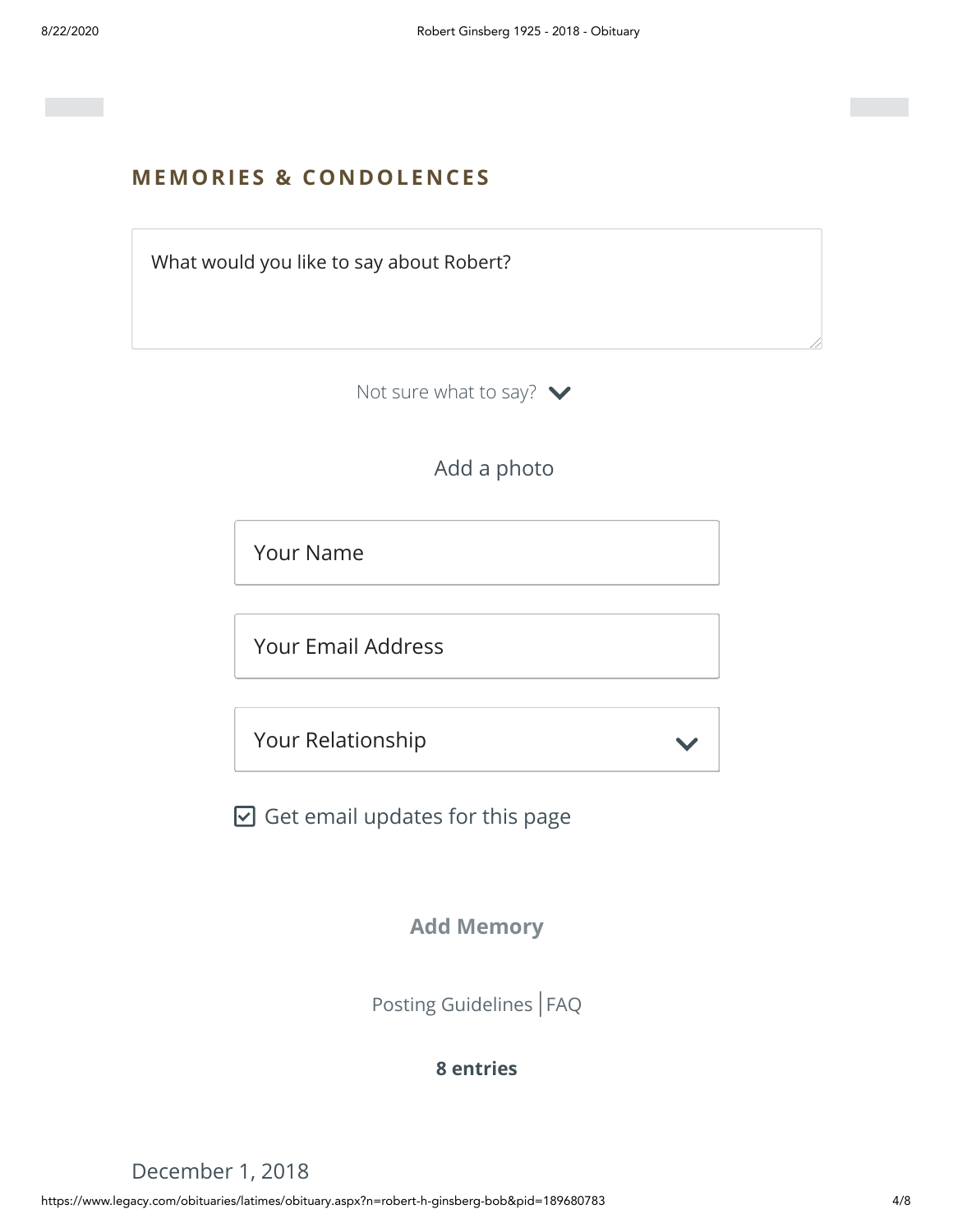I am truly saddened at Bob's passing. He will be sorely missed.

Bob was an incredible teacher and mentor. I had the honor of working daily with him at Hughes for 25 years my first two years as his assistant. He did not just teach me what I did not know about optics but also how to be a better writer. I am 68 and semi-retired but I still have all of the hand drawn sketches that he did for me to illustrate different types of optical wave front distortion.

#### **Joseph Ruhl**

July 31, 2018

You stood for all that is good in this world Uncle Bob, lived an exemplary life filled with kindness, thoughtfulness, and perseverance, and gave friendship, love, and encouragement to the many of us who loved you and will love you always. Thank you Uncle Bob

#### **Harvey Ginsberg**

July 29, 2018

You were a great role model of optimism, friendliness, and diligence. We'll miss you, Uncle Bob

#### **Alex Edelstein**

July 28, 2018

I'm privileged to have known Bob since I was very young.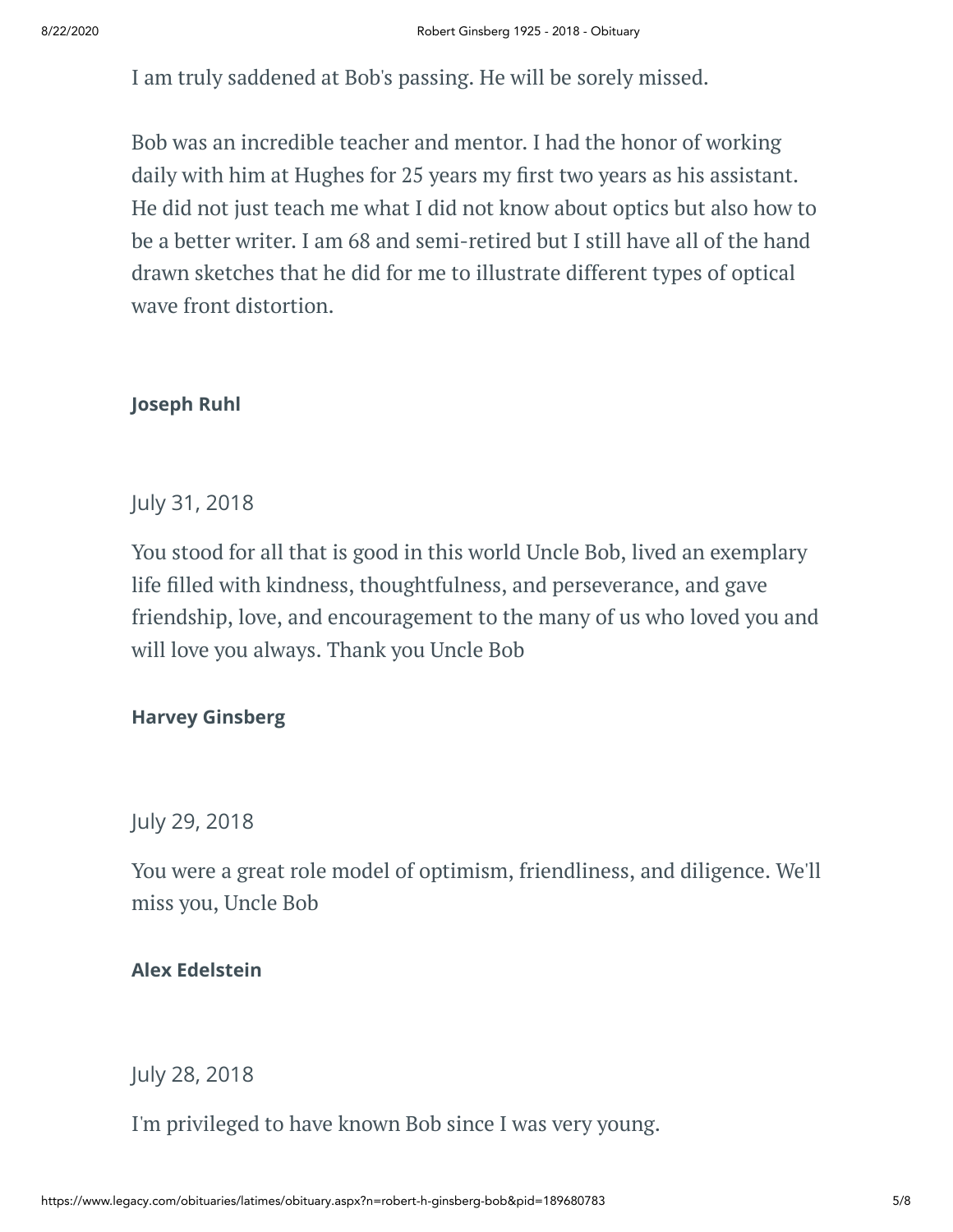To know Bob was to respect and love him. He brought laughter, joy, and music to everyone around him.

Uncle Bob, you'll be greatly missed.

Mike Fisher

July 27, 2018

I'm deeply sorry to hear about the death of Robert. You have my deepest sympathy. (Matthew 5:4)

#### **C B**

July 27, 2018

May the hope of seeing your dear loved one again in paradise, console the sorrow in your hearts. John 6:40

July 26, 2018

Bob was my great uncle. He was a warm and insightful advisor, and a canny observer of human nature. He touched a great many lives, always for the better. His character, and the example he set, were and always will be, an inspiration to me.

#### **Josh Fisher**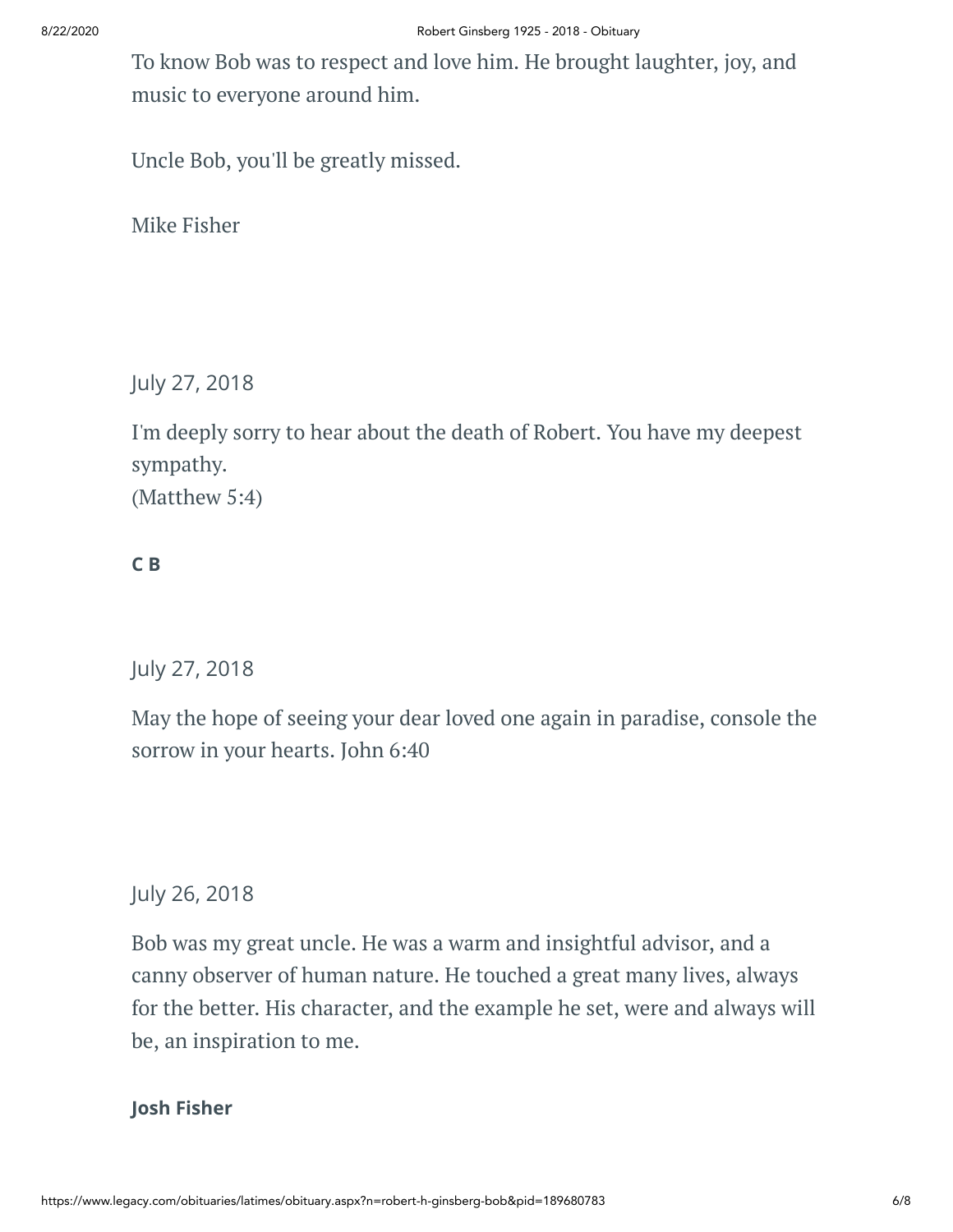#### July 26, 2018

Bob brought light and joy to our lives. My late husband and I looked forward to Thursday evenings when we would go to the MCC restaurant to hear him play piano to a packed room. On his 85th birthday he poured everyone in the restaurant a glass of champagne. We toasted him then, and I toast him now. Here's to you, Bob Ginsberg! We shall miss your smiling face and warm presence.

#### **Gloria Vando Hickok**

#### **INVITE OTHERS TO ADD MEMORIES**

Share to let others add their own memories and condolences



#### **ADVICE & SUPPORT**

**[The Five Stages of Grief](https://www.legacy.com/news/advice-and-support/article/the-five-stages-of-grief)**

**[Sympathy Advice](https://www.legacy.com/news/advice-and-support/article/sympathy-and-condolence-advice)**

**[What Is a Eulogy?](https://www.legacy.com/news/advice-and-support/article/what-is-a-eulogy)**

**[Funeral Flower Etiquette](https://sympathy.legacy.com//en-us/funeral-flowers/article/funeral-flower-etiquette/)**

[View All Advice & Support Articles](http://www.legacy.com/news/advice-and-support)